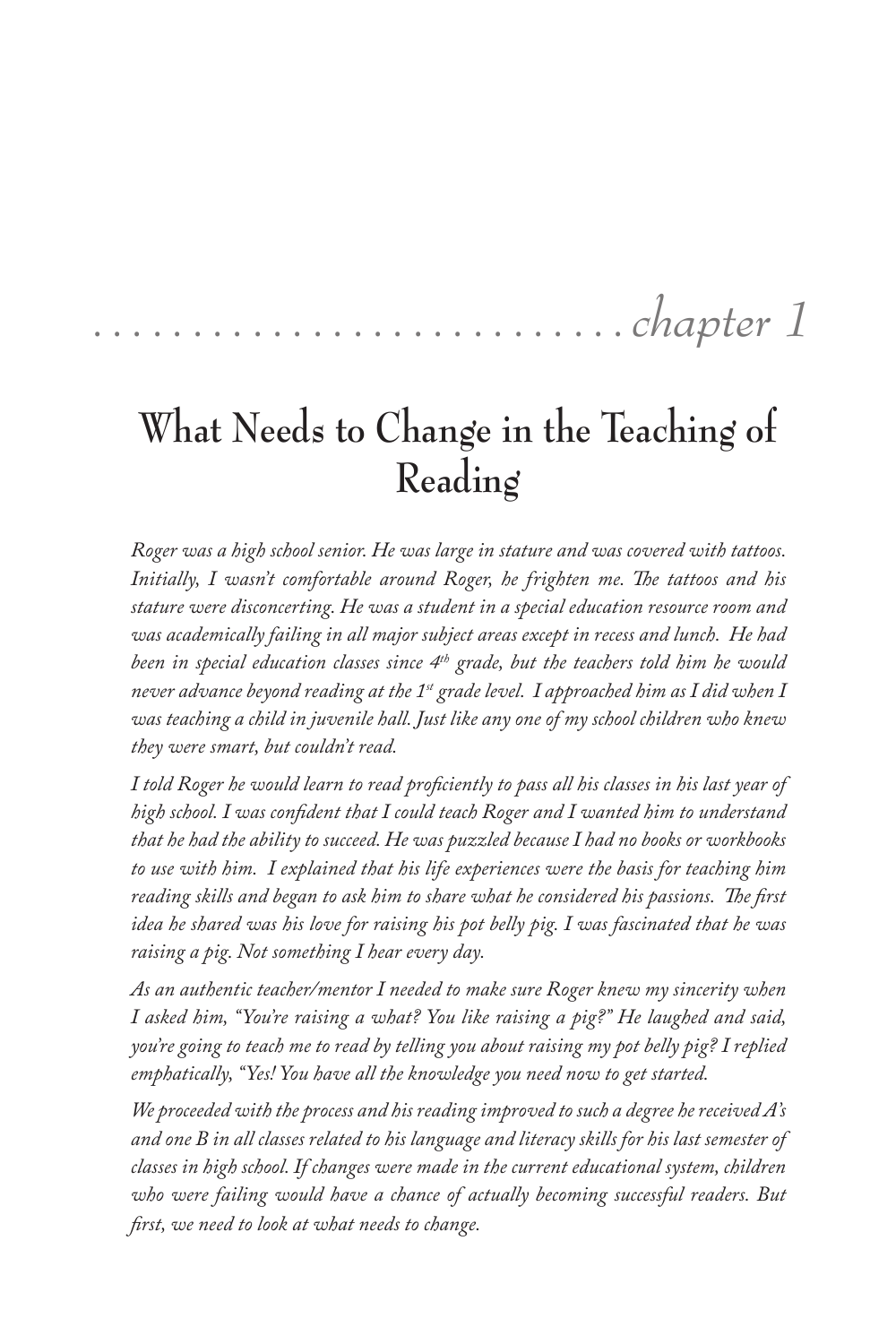We can conclude that if new assumptions about reading were made in the current system, children who are failing might have a chance to actually become successful readers. First, we need to understand how reading has been traditionally taught. Then we will question what we know or think we know about children—as well as reading- in order to develop a new set of assumptions. The problem children with learning disabilities face in our schools is the continuous teaching of reading in the same way. Schools and the people in charge of curriculum believe in their fallacy for learning, which is the rationale that when children are not learning the structure of how to read, they require more time and more intensive work using the same process.(This can be likened to speaking louder when talking to someone who doesn't speak your language, thinking that volume will compensate for understanding.) Reading is a complex skill, but doesn't need to be that complicated. When we look at teaching reading from a different paradigm, it will cease to be an overwhelming task. Then we will apply our different set of assumptions and track the development of a new paradigm. (A paradigm is not a method or a way of executing practice. It is similar to beliefs and values.) So let's get started.

#### **The Real Reason We Read**

The **real reason we read** is to comprehend information. Learning new vocabulary, writing, and spelling are taught in various sequences, but these are usually taught **after** teaching letter sounds and combinations. Instead of teaching the process of literacy **as a total process which integrates all the components**, the traditional approach is to teach parts of the process and progress to learning the whole of reading. The method of teaching parts that eventually should be used to help children see and read the whole word, doesn't make sense for learning disabled children.

Children have different learning styles and while most children understand the relationship with letters and sounds, children with learning disabilities have difficulty distinguishing between sounds and the changes that are made to read different words. We fail to tell children that the words in the English language are from different European countries, so when sounds have a certain pattern, but the pattern isn't consistent, the children are unable to remember and retain the words. Teachers are taught to teach exceptions, but there are so many exceptions that children get confused. Children with learning disabilities are more apt to be **visual learners** and although schools talk about teaching reading as a balanced approach, the teachers still begin the process of teaching sounds, using an auditory method.

#### **How Reading is Currently Taught**

Reading has been taught for decades, and is currently taught by learning the letter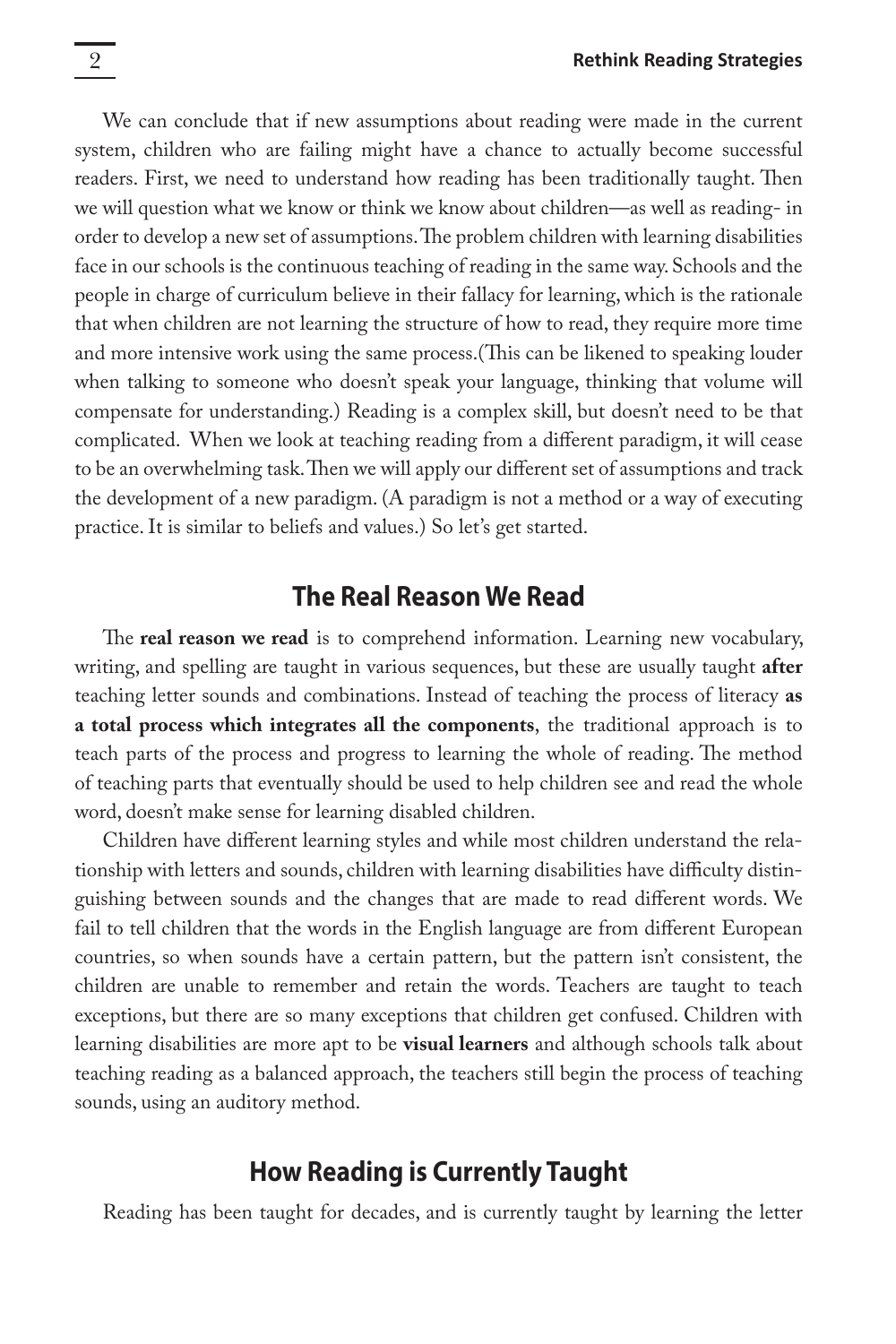sounds and letter combinations. The teaching of reading for teachers is usually introduced in university education methods courses. Consequently, teachers use these universal methods the same way. There is a systematic way each letter sound is learned. The 26 letters are not always learned in the order of the alphabet, but most often teachers begin with teaching the letter "B." Often the consonants are taught first because most words begin with consonants and are easier to pronounce. As children learn each consonant letter, and the corresponding sound, the objective for reading words is to couple the letters together for three letter words. Vowels are taught in order of the alphabet because the letter "a" when coupled with the letter "b" can make a word. Children write the letters and the then learn that letter combinations like "cab" "can" "cap" "car" and "cat" are words. Children are also taught in the beginning stages of reading that words can be formed with just three letters. So the teaching of reading encompasses three letter words first. After these combinations have been mastered (many children with learning disabilities can't master sounds) the children learn that these sounds form words).

Publishing companies produce many programs with different subtle changes, but they are usually structured in the same format. First, the children learn the letters of the alphabet and what sounds are associated with those letters. These pre-reading skills are referred to as phonemic awareness. Then they learn how the various sounds which are put together, make words and learn to pronounce those words based on the combination of sounds. This process is usually referred to as phonics. The process of phonics recognizes that word forms are predictable. Phonics also taught as understanding that word forms are predictable. However, not all letters maintain the same sounds, so there is much confusion as to what words actually are pronounced the same. For example, *hope* and *rope* are pronounced the same, but not *love* and *move* even though they have the same letters in the same sequence. Children who learn phonics well, and are very successful in pronouncing words, become *word callers* because they do not consistently know what the words mean. They can read almost any word, even if it is an imaginary word because these children have the structure of the phonemes, which is no more than the first consonant of a word or knowledge of either first or last consonant, recognizable.

Some children learn very quickly and other children, no matter how they are taught, can't "get the picture." The problem that children with learning disabilities face in our schools is the continuous teaching of reading in the same way. School curriculum is based on various educational philosophies for learning. One specific philosophy is when children are not learning how to read, the assumption is that they require more time and more intensive work using the same process. More time with the same technique will not change the results. You need to change the approach and technique to change the responses of children with learning problems.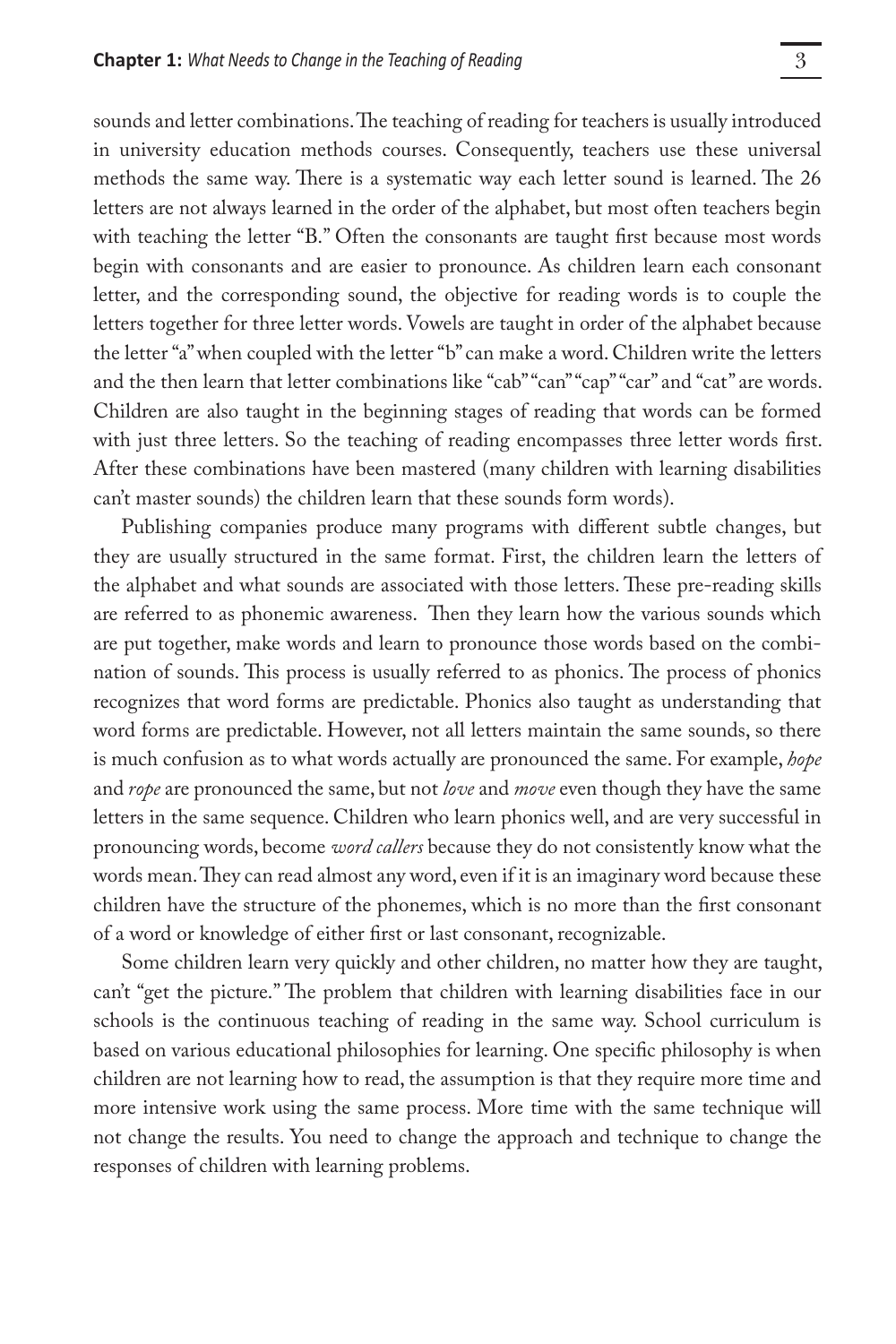

Some students, especially those children with learning disabilities are still not mastering the reading process or learning to read sufficiently to become independent readers.

.......

**Remember: Change the set of assumptions and we change our thinking. Children need a new way to think about how they learn to read.**

However, I am not negating phonics as an approach to literacy and learning to read. It works for most children. It is a very successful method for many children. The specifics of learning words and their pronunciations are best taught between kindergarten and third grade. Those are the years that children are most flexible and open to understanding the parts and essentials of the phonemes, which are the smallest basic unit of language. Letters are phonemes that when put together make words. Whether the letters are vowels or consonants they are designated as phonemes. However, since the English language is a combination of many other languages because of how the United States was settled, we have letter combinations that are not always consistent. Explained in the previous section, How Reading is Currently Taught, some phonemes have different sounds when they are combined with different letters. Most children can differentiate between those differences. It is important to understand that the process of learning phonics requires children to understand the subtle differences and be able to follow the examples that present those differences. It is also important for teachers to emphasize those differences giving children a chance to practice words already in their vocabulary, so they know how those differences apply to words they know and use.

#### **Phonics is Appropriate for Most Children**

It is important to note that phonics as a structural process and technique to teach literacy skills is suitable for most children. The system has been an effective approach to learning to read. The theory behind the teaching of phonics is that children can't learn to read sufficiently unless they are taught how the individual letters and sounds form words, and how words together create sentences. The philosophy of learning to read is that reading can't be taught without children learning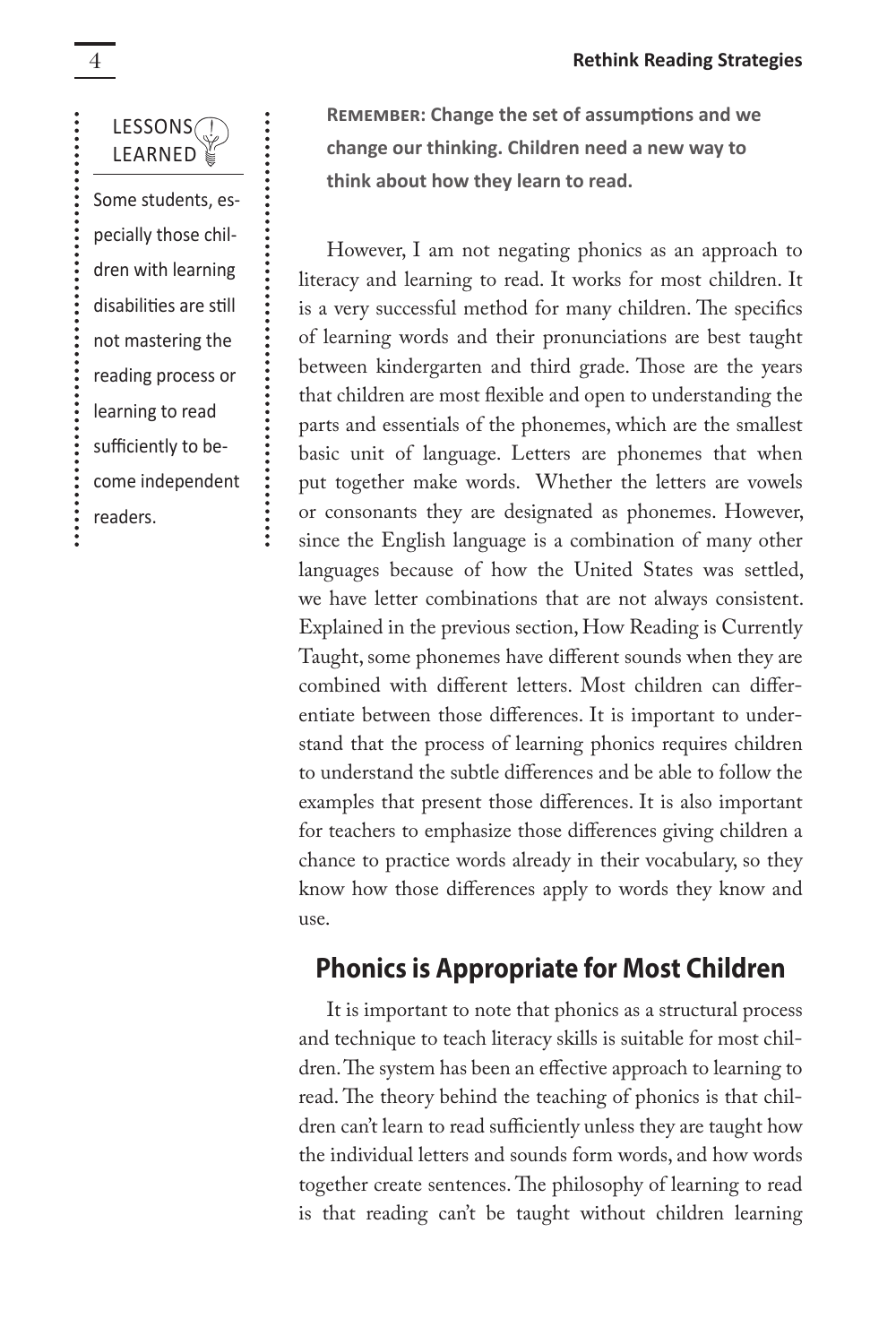sounds and being able to differentiate sounds within the words. Additionally, it has been understood and accepted that once children learn words and are able to sound out words in a sentence, they consider this as reading. Learning to read words is the beginning of reading or literacy training. The accepted method of teaching reading is the teaching of phonics.

When children with learning disabilities, or ADD, ADHD have had phonics lessons and classes for many years and are still not progressing at the rate of their peers, it might be advantageous to find another approach to teach them to read. When children are not progressing, because of learning problems, many people who embrace phonics also include supplemental materials and use the term a balanced approach to reading. The additional set of skills includes the system of whole language. When people refer to a balanced reading program they are acknowledging that phonics and whole language are taught together. Since the research doesn't specify to what degree each approach is to be emphasized, it is at the teacher's discretion how much time he or she decides to spend on each approach. However even when a teacher introduces whole language into the reading instruction, phonics is usually taught before whole language instruction. Sometimes introducing a balanced program helps the children with learning disabilities read proficiently. Research for a balanced program is acknowledged helping children falling behind.

However even with combining phonics and whole language, it may still be difficult for children with learning disabilities to progress to read proficiently. After years of trying to teach children with learning disabilities even with a balanced approach, it may be time to change the way we structure reading instruction that is neither phonics nor whole language. As we change and adopt a new structure we change the paradigm.

### **Why Phonics Doesn't Work for Some Learning Disabled Children**

One of the main reasons phonics doesn't work for these kids is that they have difficulty with distinguishing between letter sounds. The term teachers' use is sound or auditory discrimination. Children with dyslexia have difficulty hearing the differences in the various vowel sounds. They can't hear differences in long and short vowels and there are so many rules to decide whether the vowels in the words are long or short that they mispronounce words continually. Whereas a student who is an auditory learn has no problem with hearing the sounds and pronouncing the words. Children with learning disabilities or dyslexia are unable to retain the information told many times how the sounds are different. The retention of sounds is not related to any problems with their memory. The fact that there are so many rules to follow and there are so many words that don't adhere to those rules presents more of a problem to these children. Changes in letter sounds